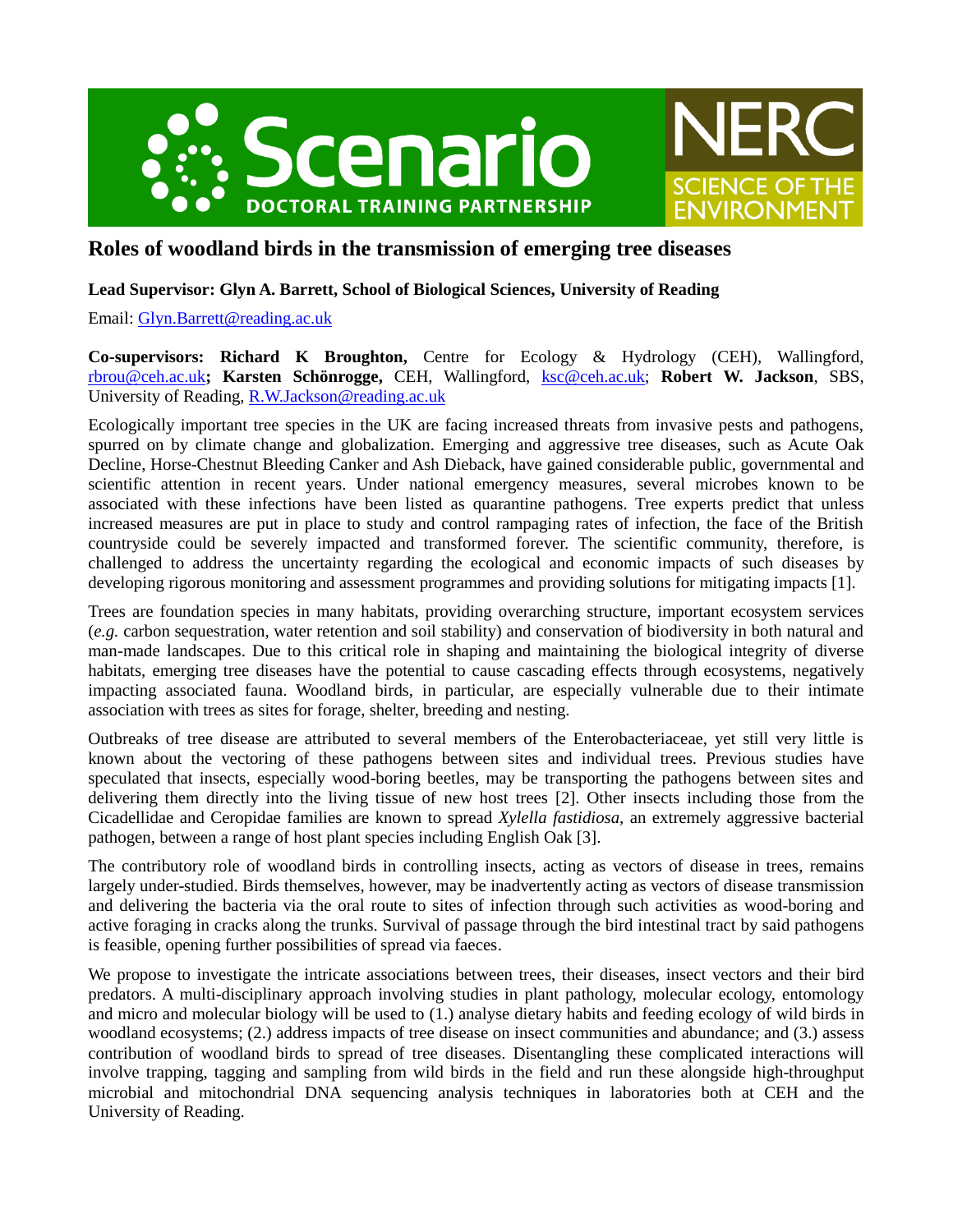

**Transmission of diseases in forest ecosystems is highly complex.** Understanding these interactions will require an interwoven multifaceted approach involving tree pathology (bottom right), traditional microbiology and mycology (bottom left); entomology and insect ecology (top right); bird trapping, sampling and biometrics (top right); and high-throughput DNA sequencing (centre).

## **Training opportunities:**

The student will receive specialist training in fieldwork methods, including bird capture and tracking techniques. Strong field survey and project management training will be provided, from design of protocols/methods through to data collection and handling, analytical skills for DNA meta-barcoding, basic bio-informatic analyses and statistical analyses (e.g. multivariate modelling in R). Access to skills training at CEH include GIS and statistical methods, conference presentation and writing skills.

At Reading, the student will receive a strong training in microbiology, molecular biology and molecular ecology techniques, and attend a range of training courses supplied by the graduate school. There is also the potential to learn applied aspects of knowledge transfer (e.g. through Reading's contacts at Forest Research) to inform forestry practitioners and policy makers of evidence-based research into the impacts of AOD on biodiversity.

### **Student profile:**

The project is suitable for a graduate of ecology, biology or zoology, with a strong and passionate enthusiasm for scientific research, both in the field and in the lab. The candidate must have good interpersonal skills for working within a lab environment, but also be able to work responsibly and independently in the field. Ideally, the candidate will have strong numerical literacy. Desirable attributes would be skills in ecology, bird handling, entomology, forest/tree science or general botany, and molecular biology. We would also hope the candidate has good writing and oral presentation skills.